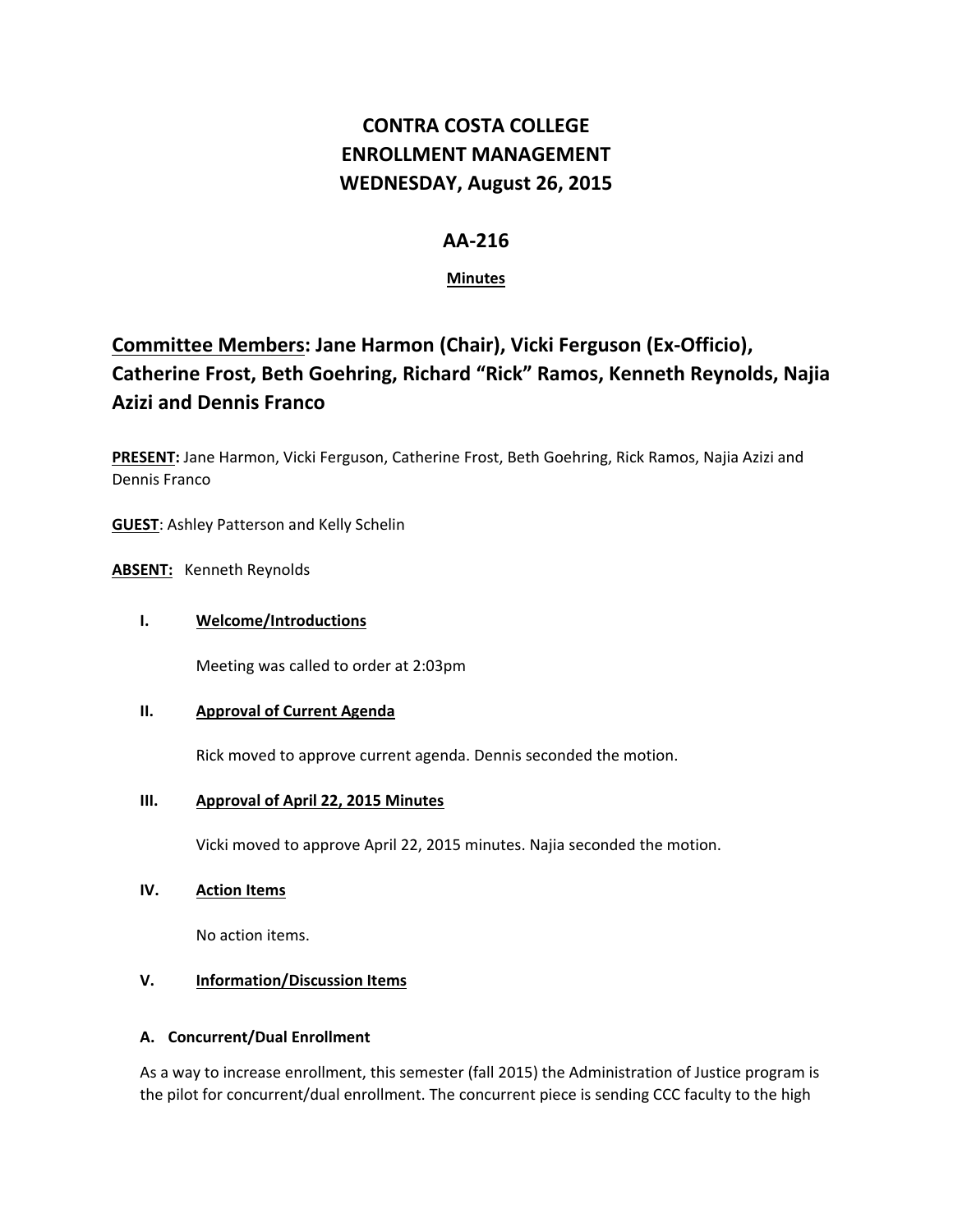schools to teach. The dual piece is identifying high school faculty who qualify for an FSA to teach. The faculty will be paid by west county schools and we will be able to collect FTEs. In the summer 2015 Rick and Kelly Schelin developed a staff development piece for high school faculty.

Kelly has been working on the MOU with WCCUSD. It is in its final stage, the contract language is being reviewed by the district and WCC leadership. Now, it is necessary to identify individuals in Student Services and Admissions and Records to help build a model to enroll students in dual/concurrent enrollment courses.

Dennis will lead a taskforce to come up with a structure to support dual/concurrent enrollment in a systematic and streamline matter. The taskforce force members are Robert Webster, Najia Azizi, Kelly Schelin, Catherine Frost, Rick Ramos and Dennis Franco.

## **B. 4 Requirement of 3SP – Orientation, abbreviated and comprehensive education planning and follow‐up**

Starting fall 2016 the college will be required to show evidence of doing the 4 requirements of 3SP with new students. Currently, MIS is capturing Information. One of the issues is the system that is currently being used Ellucian, is slow and it can delay ed. planning.

Dennis brought up an area of concern is students who are undecided. There is only a certain portion of undecided students that the college can have, so there needs to be action taken. His suggestion is to remove undecided as an option, because there is no structures is place to help students who are undecided. The Assessment Center will offer one more day in October for students to take the assessment tests.

Vicki reported that the districtwide online orientation is live. The link provides a counts for MIS. Once student click it takes them to the portal. Work is still being done on other modules like the translation in Spanish, financial aid and assessments. We are the pilot institution for Hobson's/Starfish Ed. Planning tool. Ashley Patterson, Minority Retention Specialist, has been working on retention workshops where students learn how to fill out reinstatement forms, submit and learn the process.

Rick moved to recommend removal of the undecided status from the application. The recommendation will be added to the College Council agenda. Dennis seconded the motion. CF, BG, NA, and JH voted yay, none voted nay.

Najia brought up that students are having issues understanding the online orientation. There is a high number of students who are not completing the online orientation because they are unaware of how to do it or that they are required to complete as part of the enrollment process. Per Dennis the committee should look at what forms of communication are going out to students, does the communication explain clearly the process and the context of priority registration.

Vicki and Catherine will gather email and forms of communication that goes out to students when they register. This information will be put on the next meeting agenda, it will be discussion and demonstration on how to communicate with students.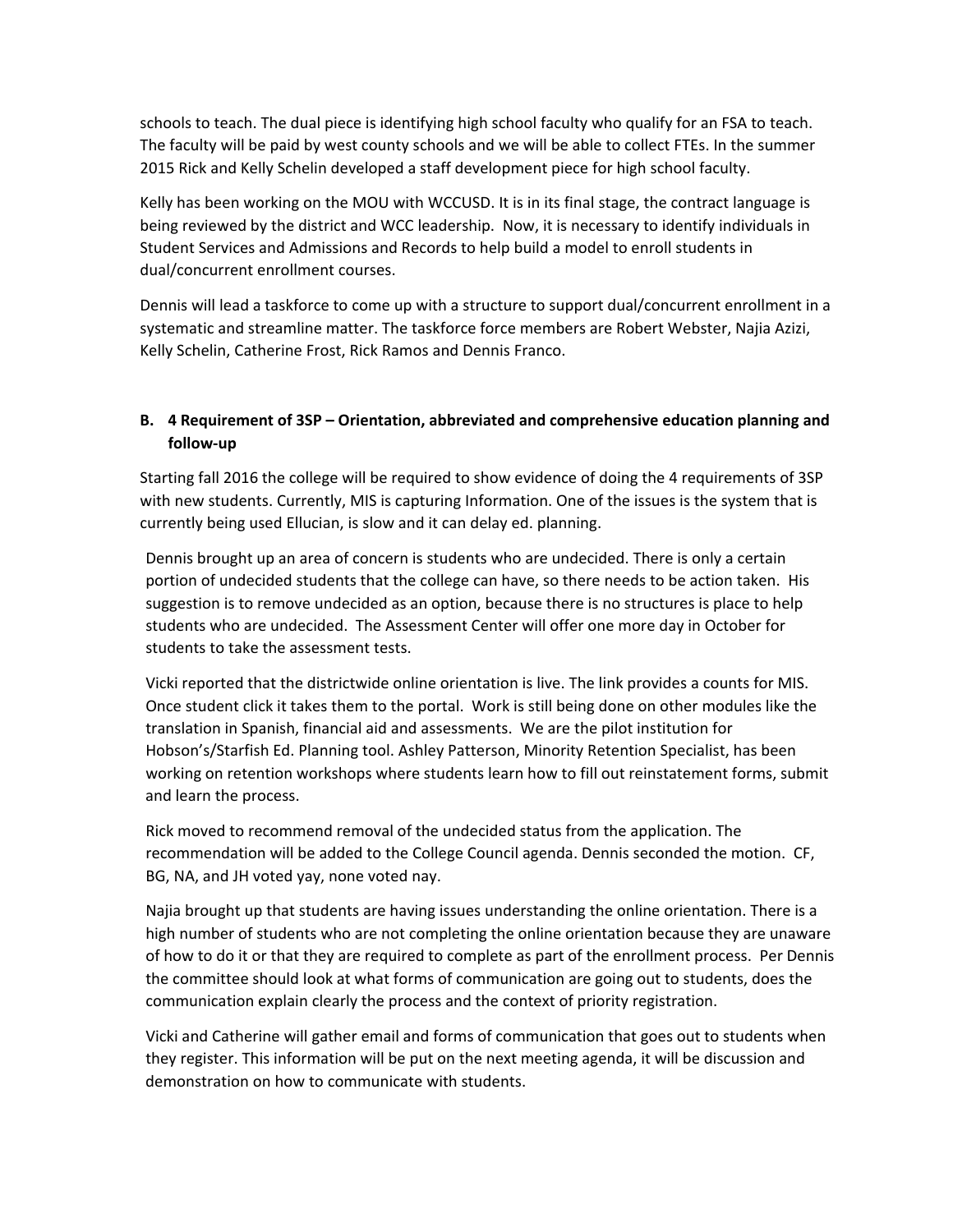As a way for the committee members to understand the enrollment process, they agreed complete the college application.

## **C. Clear pathways to certificates and degrees**

Jane brought up to the committee that there needs to be clear pathways to every degree and certificate that is offered. This will help students and course scheduling. The committee looked at various community colleges to see different templates of degree/certificate pathways.

Jane will put pathways to degrees/certificates on Council of Chairs agenda. Jane, Dennis, and Kelly will work on degree pathway template.

## **D. College preparation**

It is important to build and maintain relationship between college faculty and high school faculty. Having a strong relationship between faculties will help prepare students to enter college and help increase enrollment.

## **E. Scheduling**

Jane would like to have a meeting with counselors to find out where the problems are with the schedule, what courses might need to be offered so that students can complete degree/certificate on time. Catherine suggested running a degree audit from ed. Plan for prediction and exact number of students enrolled in classes, this help identify which courses need to be offered. This item will be brought to the Dean's Meeting.

## **F. Relationship with K‐12, 4 year colleges and universities, business & industry**

Per Kelly, currently we have a middle school program that regularly visits the campus. Dennis mentioned that the outreach calendar has some of the middle school information, he will send it out to all the members. Also, Catherine pointed out that Nursing has a great relationship with University of Phoenix where they will obtain a dual enrollment bachelor's degree.

Committee would like to see data reflecting what colleges students are transferring, the programs and the number of students transferring. Najia will talk to Andrea Philips to gather the information. Per Catherine we are very close to getting the student tracker program from the National Clearinghouse.

## **G. Reach out to the adult population**

After taking a look at the five year trending of the college, Dennis noticed that there has been a substantial percentage loss in 20‐24, 25‐39, and 40+ years of age (adult population). We have